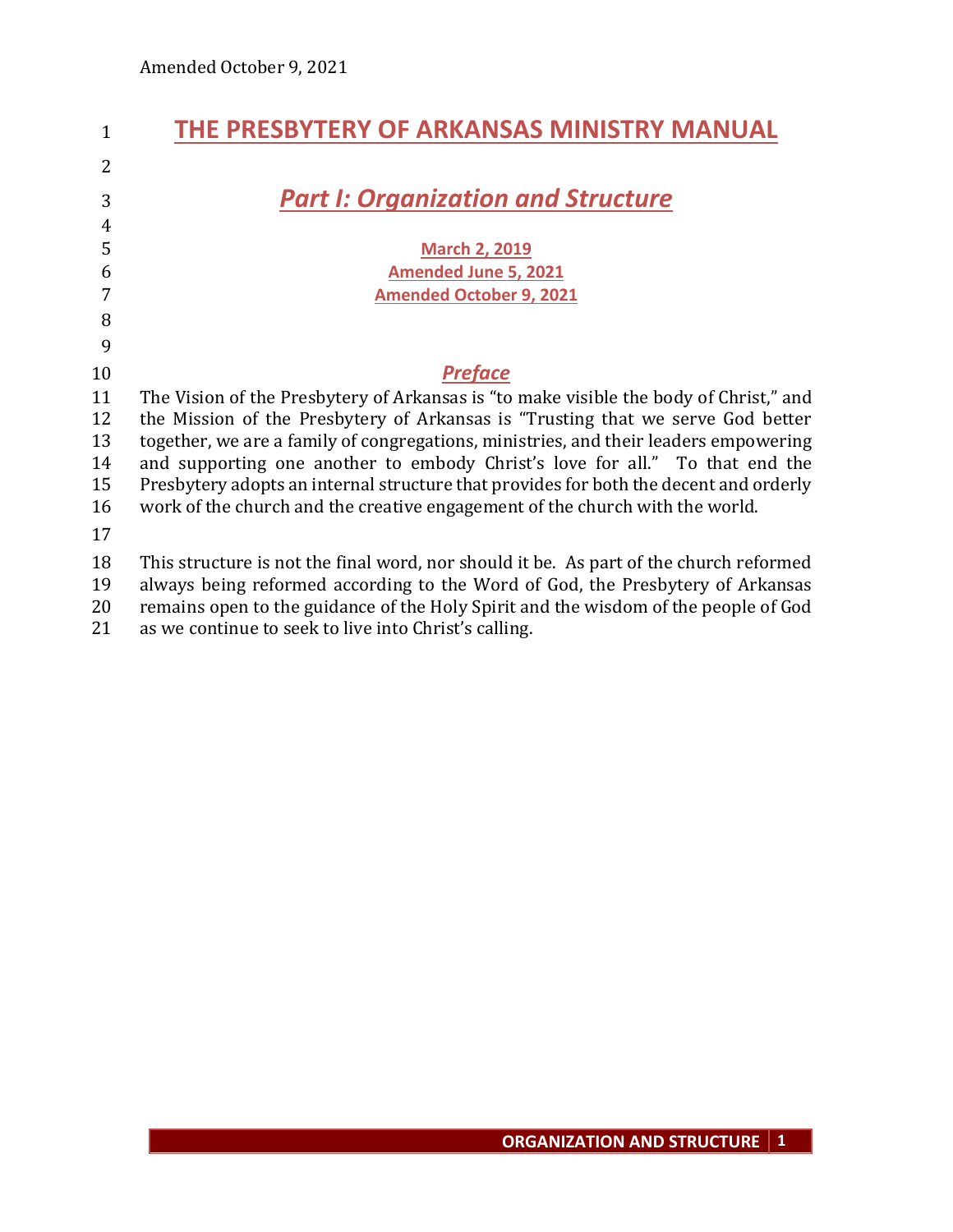## *1) The Presbytery*

- A. *Name* The name of the Presbytery shall be The Presbytery of Arkansas.
- B. *Geographical Boundaries-* The geographical area of the Presbytery of Arkansas includes the following counties within the State of Arkansas: Arkansas, Baxter, Benton, Boone, Carroll, Clark, Cleburne, Conway, Craighead, Crawford, Cross, Desha, Faulkner, Franklin, Fulton, Garland, Grant, Greene, Hot Spring, Independence, Izard, Jackson, Jefferson, Johnson, Lawrence, Lee, Logan, Lonoke, Madison, Marion, Monroe, Montgomery, Newton, Perry, Phillips, Pike, Poinsett, Polk, Pope, Prairie, Pulaski, Randolph, St. Francis, Saline, Scott, Searcy, Sebastian, Sharp, Stone, Van Buren, Washington, White, Woodruff and Yell. This section shall be automatically amended by subsequent action of the General Assembly of the Presbyterian Church (USA).
- C. *Membership* The membership of the Presbytery includes all Ministers of Word and Sacrament enrolled by the Presbytery and all congregations within its boundaries. Ruling Elders elected as General Presbyter, Stated Clerk, Assistant Stated Clerk, Treasurer, Moderator, and Moderator-in- Waiting (Vice Moderator); Commissioned Lay Pastors in current service; members of the Coordinating Team; and current commissioners to General Assembly shall be enrolled as members of the Presbytery during the term of elected service. Ruling Elders who are Certified Christian Educators as defined by the most recent edition of the *Book of Order* of the PC(USA) shall be enrolled as members of the Presbytery.
- 

# *2) Authority and Order*

- A. *Ecclesiastical Authority-* The Presbytery shall be governed by the most recent edition of the *Book of Order* of the PC(USA).
- B. *Presbytery Organization-* The Presbytery shall maintain written rules, policies and procedures in a Ministry Manual. In the event any rule or policy is deemed in conflict with the *Book of Order* of the PC(USA), the *Book of Order* shall have precedence.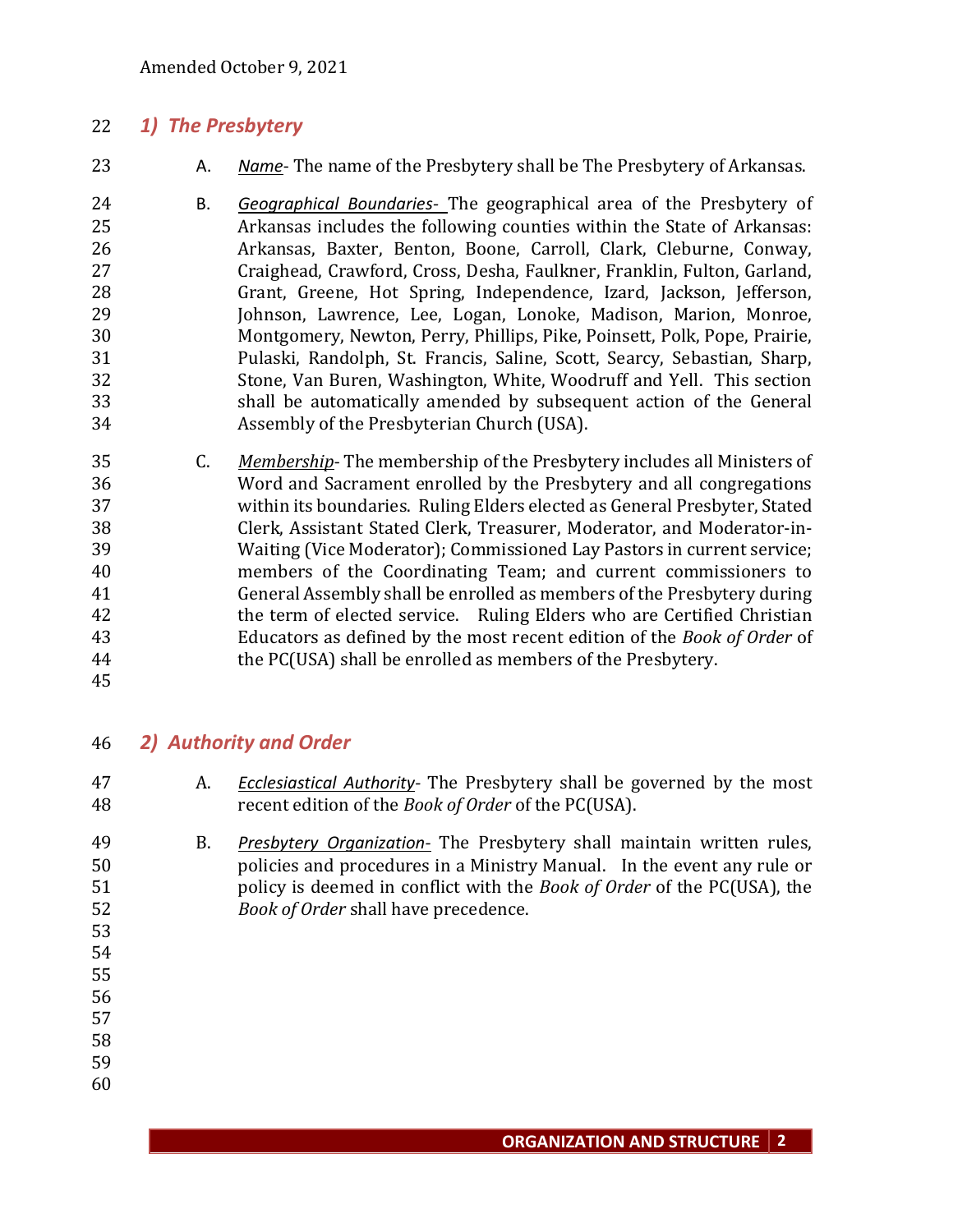## *3) Meetings and Membership of the Presbytery*

- A. *Stated Meetings* The Presbytery shall meet no fewer than two times per year.
- B. *Types of Meetings-* In addition to its stated meetings, the Presbytery may meet in Special, Called, or Adjourned meetings.
- C. *Special Meetings* Special, Called, or Adjourned meetings should be held on a Saturday. Only those ministers and elder commissioners within a 75-mile radius of the place of meeting shall be expected to attend a special meeting.
- D. *Quorum:* A quorum for stated meetings of the Presbytery of Arkansas shall be twenty (20) Ruling Elders and twenty (20) Ministers of the Word and Sacrament, with at least twenty (20) congregations represented overall. A quorum for Called or Adjourned meetings of the Presbytery of Arkansas shall be ten (10) Ruling Elders, and ten (10) Ministers of the Word and Sacrament with at least ten (10) congregations represented overall. Only those ministers and elder commissioners within a 75-mile radius of the place of meeting shall be expected to attend.
- E. *Membership* All Ministers of Word and Sacrament enrolled by the Presbytery, Ruling Elder commissioners duly elected by member congregations, and other elder members as defined in the Organization and Structure, shall be enrolled as members of the Presbytery for a particular meeting. All members shall have voice and vote.
- 1. *Attendance* It is the duty and responsibility of all member ministers of the Presbytery (except those honorably retired) to attend all meetings and it is the duty and responsibility of member churches to be represented by duly elected Ruling Elders at all meetings.
- 2. *Parity* The Presbytery may provide by rule to achieve numerical parity between Minister of Word and Sacrament and Ruling Elder members at a particular meeting.
- 3. *Elder Commissioners-* All Sessions shall elect at least one Ruling Elder commissioner for all meetings. Ruling Elder commissioners shall be elected as follows:
- a) One commissioner from churches of 300 or fewer reported members;
- b) Two commissioners from churches of 301-1000 reported members;
- c) Three commissioners from churches of 1001-1500 reported members;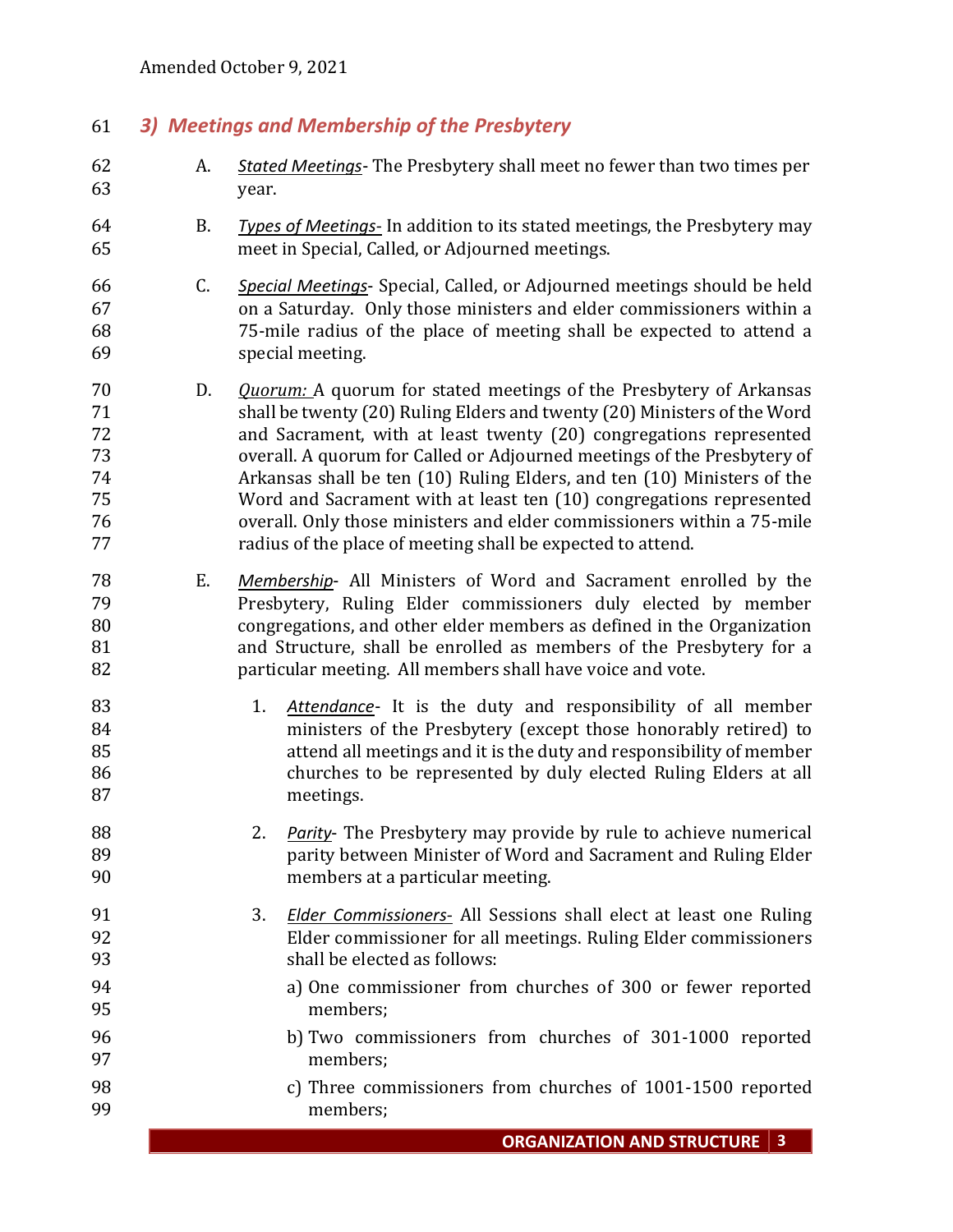| 100<br>101                             |    | d) Four commissioners from churches of 1501-2000 reported<br>members;                                                                                                                                                                                                                                                                                                        |
|----------------------------------------|----|------------------------------------------------------------------------------------------------------------------------------------------------------------------------------------------------------------------------------------------------------------------------------------------------------------------------------------------------------------------------------|
| 102<br>103                             |    | e) One additional commissioner for every additional 500 reported<br>members or major fraction thereof.                                                                                                                                                                                                                                                                       |
| 104<br>105<br>106<br>107               |    | f) In no case shall the total number of Ruling Elder Commissioners<br>allotted to a particular congregation be fewer than the total<br>number of installed or transitional ministers of Word and<br>Sacrament serving that congregation serving at least $\frac{1}{2}$ time.                                                                                                 |
| 108<br>109<br>110<br>111<br>112<br>113 |    | g) Moderators of COM, CPM, Future of the Church, Administration,<br>Y/YA/C,<br>Mission of the Church, Nominations,<br>and<br>Representation who are Ruling Elders shall be enrolled as<br>members with voice and vote if not otherwise members of the<br>Presbytery. Moderators who are not Ruling Elders may be<br>seated as Corresponding Members with voice but not vote. |
| 114<br>115<br>116<br>117               |    | h) Ruling Elder members of the Coordinating Team not otherwise<br>members of the Presbytery shall be enrolled as members of the<br>Presbytery during their time of service on the Coordinating<br>Team.                                                                                                                                                                      |
| 118<br>119                             | F. | Other Attendees- The Presbytery may enroll as corresponding members<br>or visitors with voice but not vote:                                                                                                                                                                                                                                                                  |
| 120<br>121                             |    | 1.<br>Youth Advisory Delegates- Each member congregation may elect up<br>to two (2) Youth Advisory Delegates (YADs).                                                                                                                                                                                                                                                         |
| 122<br>123                             |    | a) <i>Eligibility</i> - Active members of member congregations from 9th to<br>12 <sup>th</sup> grades are eligible to serve as YADs.                                                                                                                                                                                                                                         |
| 124<br>125                             |    | b) Attendance- No fewer than one stated meeting per year shall be<br>designated for participation by YADs.                                                                                                                                                                                                                                                                   |
| 126<br>127<br>128<br>129<br>130        |    | c) Advisory Role-YADs serve as advisors to the Presbytery in its<br>work. Prior to a vote by the full Presbytery, an advisory vote of<br>YADs should be taken on those issues they have studied as a<br>group. The results of the advisory vote will be reported to the<br>Presbytery prior to the vote of commissioners.                                                    |
| 131<br>132<br>133                      |    | 2. Young Adult Advisory Delegates- Each member congregation or<br>recognized campus ministry of the Presbytery may elect up to two<br>(2) Young Adult Advisory Delegates (YAADs).                                                                                                                                                                                            |
| 134<br>135<br>136<br>137               |    | a) <i>Eligibility</i> - Active members of member congregations who are<br>18-28 years old and active members of a recognized campus<br>ministry who are also members of any PC(USA) congregation<br>are eligible to serve as YAADs.                                                                                                                                          |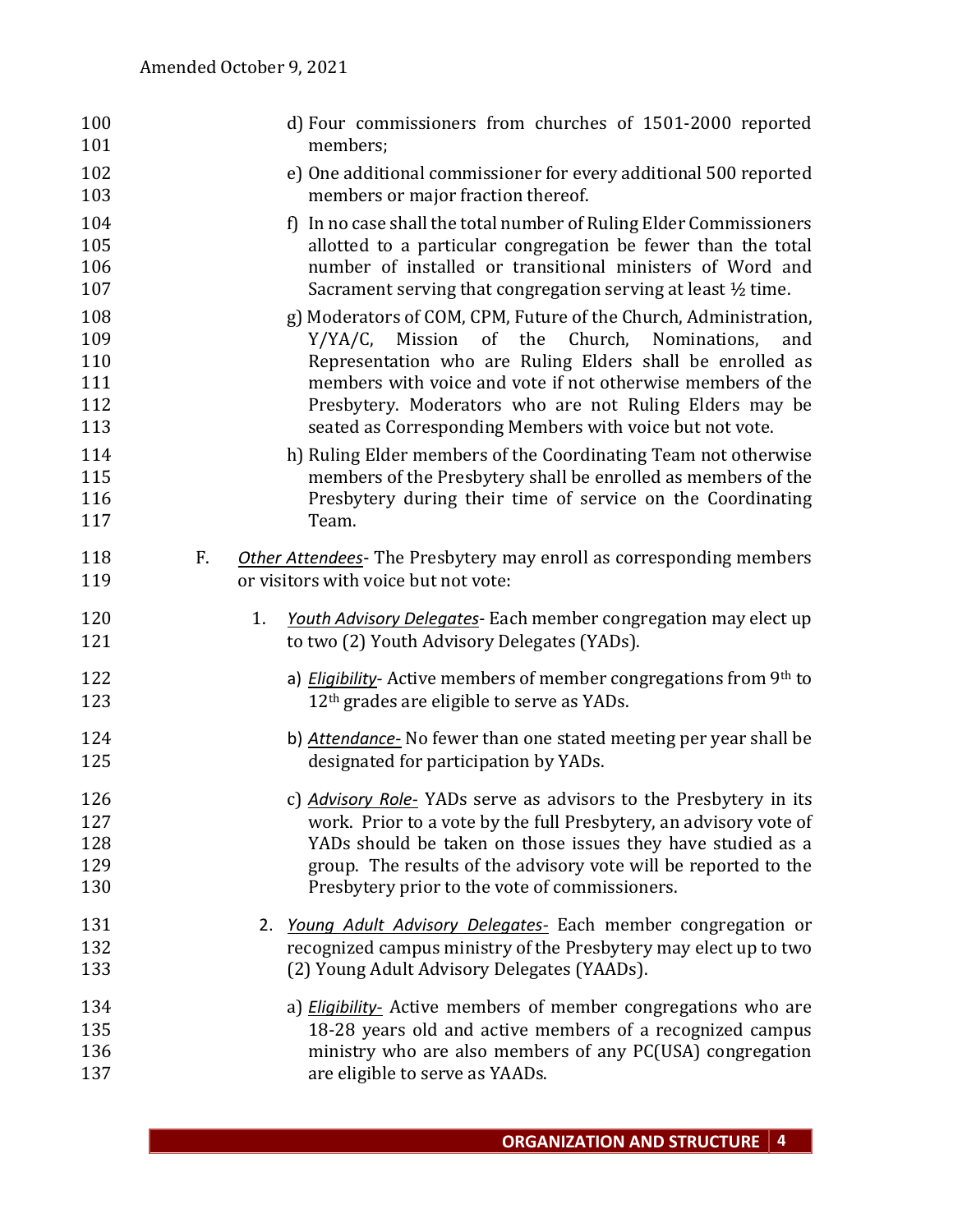| 138 | b) Attendance- No fewer than one stated meeting per year shall be |
|-----|-------------------------------------------------------------------|
| 139 | designated for participation by YAADs.                            |

## c) *Advisory Role-* YAADs serve as advisors to the Presbytery in its work. Prior to a vote by the full Presbytery, an advisory vote of YAADs should be taken on those issues they have studied as a group. The results of the advisory vote will be reported to the Presbytery prior to the vote of commissioners.

- 3. *Presbyterian Women-* The Moderator of Presbyterian Women, if a Minister of Word and Sacrament or Ruling Elder in good standing, shall have voice and vote.
- 4. *Others-* By majority vote of commissioners present and voting, the Presbytery may enroll other visitors and grant privilege of voice 150 but not vote.

# *4) Officers and Staff*

- A. *Officers* The constitutional officers of the Presbytery shall be the Moderator and Stated Clerk. The Presbytery also provides by rule for Moderator-in-Election and Moderator of Coordinating Team.
- 1. Moderator: The Moderator shall preside at meetings of the Presbytery and fulfill such other duties as provided by rule and the most recent edition of the PC(USA) *Book of Order*.
- **a.** Election: An individual nominated to serve as Moderator will normally be elected as "Moderator-in-Election" (or Vice- Moderator) in the fall preceding the first year of service. Upon election as Moderator-in-Election, the individual is deemed to have been elected to the full three years of service as Moderator-in-Election, Moderator, and Moderator of Coordinating Team unless resignation or removal from office prevent the completion of the term*.*
- b. Installation: The Moderator shall normally be installed at the first meeting in the year of service as Moderator.
- 169 c. Vacancy: Should a vacancy occur during the first year of service (Moderator-in-Election), the Committee on Nominations shall bring to the next stated or called meeting of the Presbytery the name of an individual to be elected for 173 the remainder of the term. Should a vacancy occur during the second year of service (Moderator), the Moderator-in-Election shall assume the role of Moderator for the rest of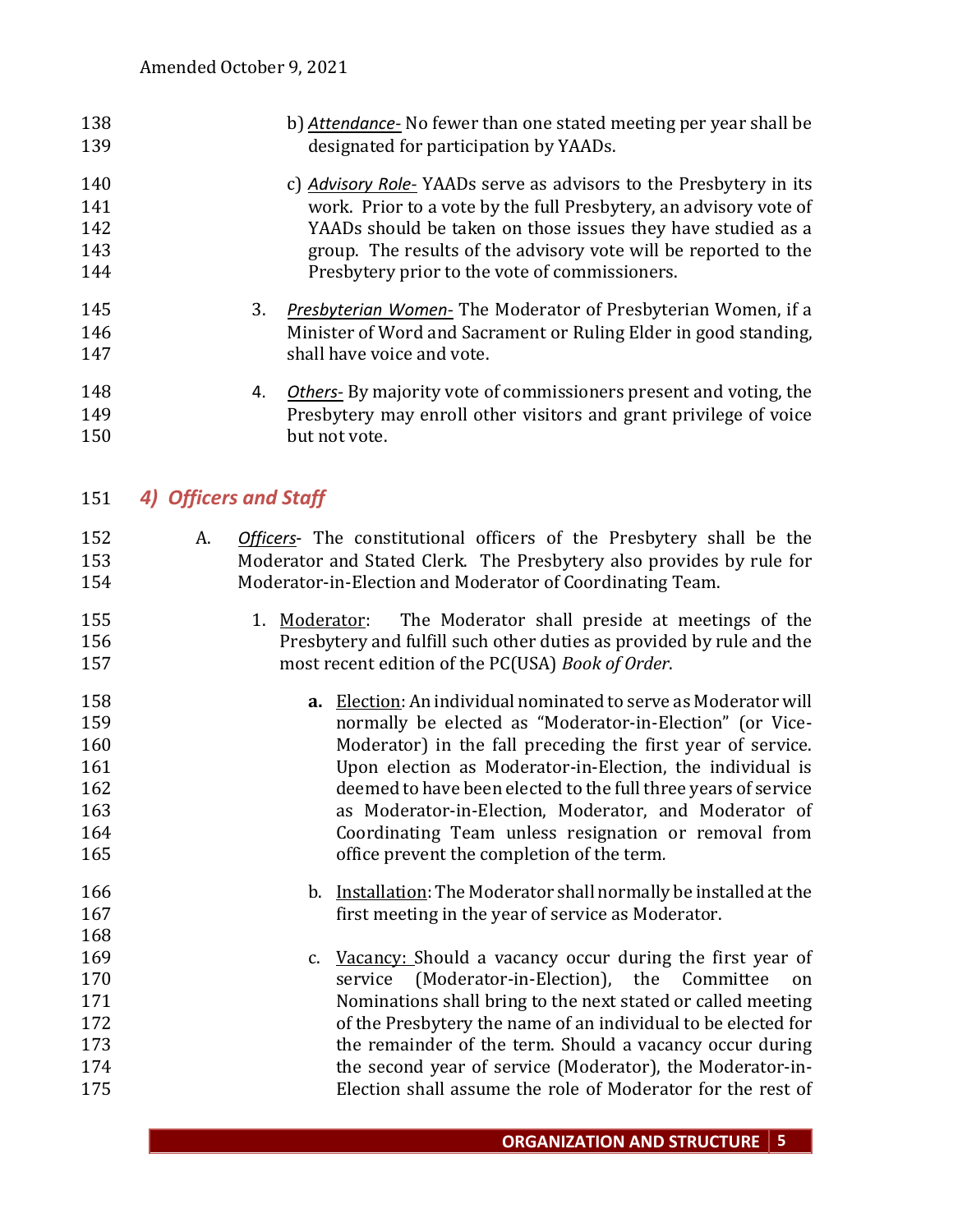| 176<br>177<br>178<br>179<br>180               |           | the unexpired term and continue to serve his or her own<br>elected term. Should a vacancy occur during the third year<br>of service (Moderator of Coordinating Team), the<br>Moderator-in-Election shall serve the remainder of the<br>unexpired term as Moderator of Coordinating Team.                                                                                                                               |
|-----------------------------------------------|-----------|------------------------------------------------------------------------------------------------------------------------------------------------------------------------------------------------------------------------------------------------------------------------------------------------------------------------------------------------------------------------------------------------------------------------|
| 181<br>182<br>183                             |           | 2. Stated Clerk: The Stated Clerk shall serve as the parliamentarian of<br>the Presbytery and as the designated authority on matters of policy<br>and polity.                                                                                                                                                                                                                                                          |
| 184<br>185<br>186<br>187<br>188<br>189        |           | a. <i>Election</i> -Upon vacancy or upon the nomination of more than<br>one candidate, the Committee on Nominations shall bring to<br>the Presbytery a Stated Clerk Nominating Committee to be<br>elected and charged with presenting a candidate to the<br>Presbytery for election. Nominations shall be allowed from<br>the floor.                                                                                   |
| 190<br>191<br>192<br>193<br>194<br>195<br>196 |           | b. <i>Vacancy:</i> Should a vacancy occur a Temporary Stated Clerk<br>shall be named by the Coordinating Team from among<br>previous Stated Clerks or otherwise qualified individuals.<br>The appointment shall be presented to the Presbytery at the<br>next stated meeting for its approval. A search for a new<br>Stated Clerk shall commence for the election of a Stated<br>Clerk to complete the unexpired term. |
| 197<br>198                                    | <b>B.</b> | <b>Parity-</b> The office of Moderator shall normally alternate between elder<br>and Minister of Word and Sacrament.                                                                                                                                                                                                                                                                                                   |
| 199<br>200<br>201<br>202<br>203               | C.        | <b>Staff-</b> The Presbytery staff shall normally include an Executive/General<br>Presbyter, Stated Clerk, and Treasurer and may include such other staff<br>approved by the Presbytery for the fulfillment of the Presbytery's<br>mission and ministry.                                                                                                                                                               |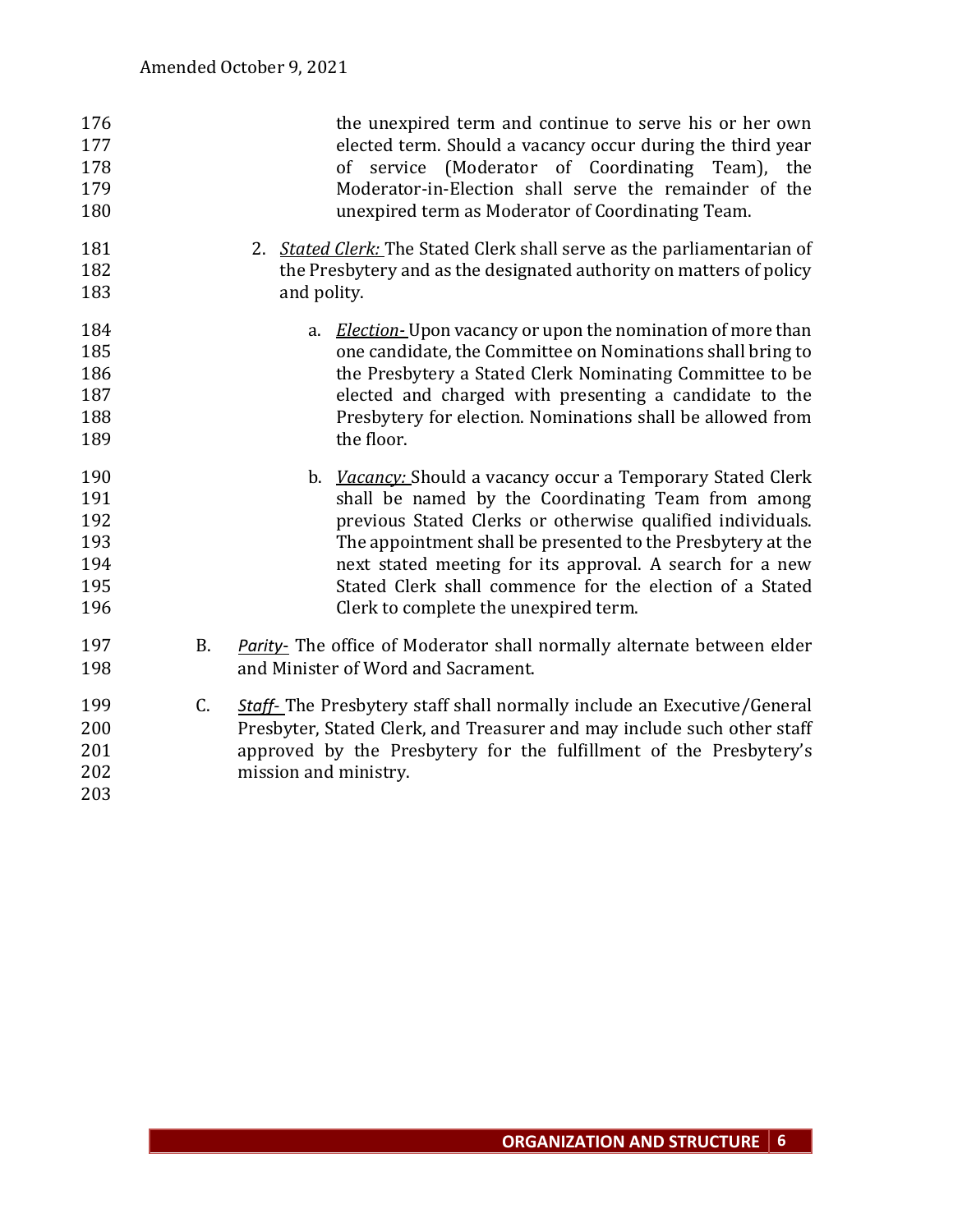## *5) Ministry Areas and Standing Committees*

- A. *Ministries of the Presbytery-* In order to more fully and effectively live into its vision and mission, the work of the Presbytery shall be partitioned into three broad ministry areas: Institutional Support, Mission and Vision, and Leadership and Ministry, and a Coordinating Team*.* Within these areas, the Presbytery shall maintain such committees necessary to carry-out the functions of the Presbytery as required by the most recent edition of the *Book of Order* of the PC(USA) and the vision set forth by the Presbytery.
- B. *Coordinating Team-* The Coordinating Team shall serve as the coordinating and program oversight body of the Presbytery between meetings. When necessary, the Coordinating Team may act on behalf of the Presbytery for routine business or when a called, special, or regular meeting of the Presbytery is impractical.
- 1. *Membership-* There shall be sixteen members of the Coordinating Team, appointed and elected in the following ways:
- a) *Members from Ministry Areas:* One appointed member from each of the following committees: Administration; Nominations; Ministry; Preparation for Ministry; Mission of the Church; Future of the Church; and Youth, Young Adults, and Campus Ministry. Appointment by a committee is for one year, with that person eligible to be reappointed for up to six years.
- b) *At-Large Members:* Six at-large members shall be elected for a three-year term, divided into classes of two members each, with each region of the Presbytery represented by at least one member. Members may serve no more than two terms, or six years total, without at least one year off the committee.
- c) *Moderator:* The Moderator of the Coordinating Team shall be the most recent Moderator of the Presbytery. S/he shall serve with voice and vote. In the event the most recent past moderator is unable or unwilling to serve, the Nominations Committee shall bring a name to the Presbytery to fill the role of Moderator of the Coordinating Team. The nominee will normally come from the roster of past moderators.
- d) *Presbytery Officers:* The Moderator of Presbytery and Moderator-in-election (Vice-Moderator) of Presbytery shall be members with voice and vote.
-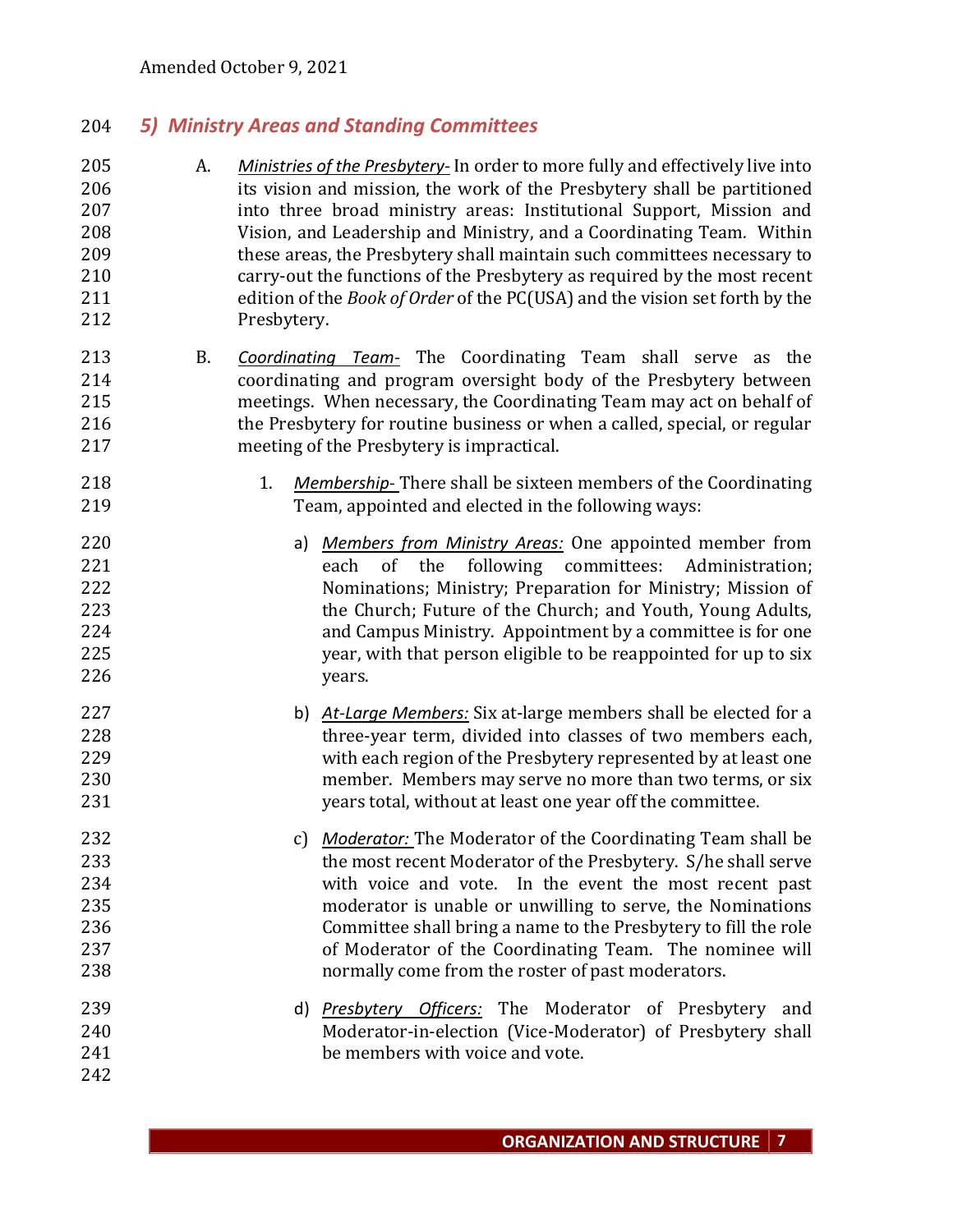- C. *Institutional Support-* Institutional Support comprises those committees, and the Permanent Judicial Commission, who focus on the efforts of the Presbytery to conduct its business decently and in order, in keeping with the PC(USA) *Book of Order*.
- 1. *Permanent Committees* There shall be three permanent committees under Institutional Support: Administration, Representation, and Nominations. Also within the purview of Institutional Support is the Permanent Judicial Commission and such other committees and commissions required by the most recent edition of the *Book of Order*.
- a. *Administration-* Administration shall oversee the budget and financial operations of the Presbytery, act as the Personnel committee of the Presbytery, and relate to the constitutionally required committees and commissions of the Presbytery,
- 1) *Membership-* Six members shall be elected for a three-year term, divided into three classes of two members each, with each region of the Presbytery represented by at least one member. Members may serve no more than two terms, or 261 six years total, without at least one year off the committee.
- 2) *Sub-committees and Task Forces* Administration may establish such sub-committees and task forces needed to 264 carry out their duties.
- *b. Committee on Representation* The Committee on Representation promotes and reviews the Presbytery of Arkansas' implementation of the Presbytery's commitment to inclusivity and representation. The Committee on Representation fulfills the following functions: to advise the Presbytery "regarding the implementation of principles of unity and diversity, to advocate for diversity in leadership, and to consult with the Presbytery on the employment of personnel, in accordance with the principles of unity and diversity in F-1.0403," in the Book of Order. *G-3.0103*
- 1. *Membership-*Six members shall be elected for a three-year term, divided into three classes of two members each. Members may serve no more than two terms, or six years total, without at least one year off the committee. The Committee on Representation shall be intentionally comprised of the diversity of the presbytery, such diversity to include, but not be limited to, gender, racial ethnic background, age, geographical location, congregation and community size, and persons with disabilities.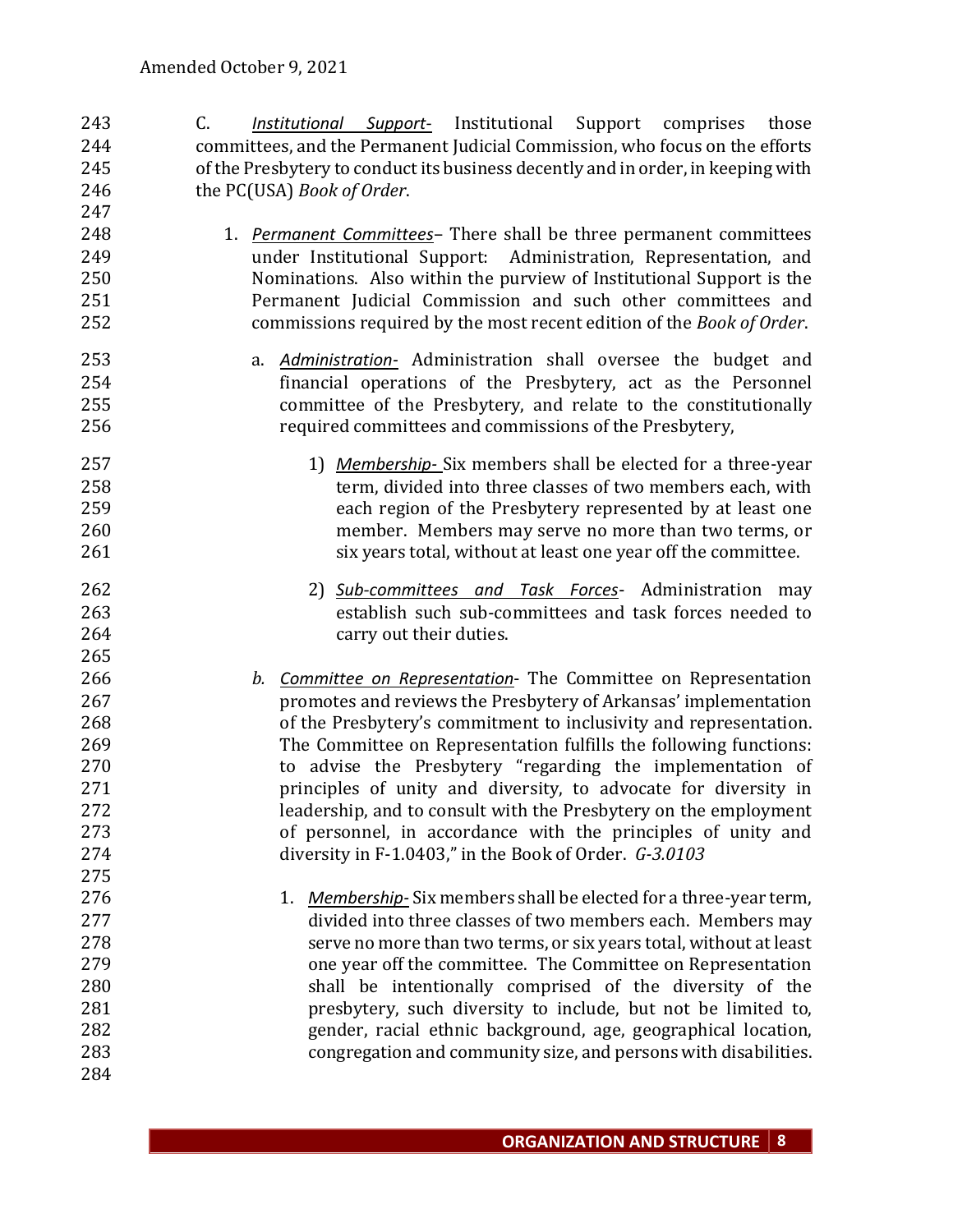| 285 | $\mathcal{C}$ . | <b>Committee on Nominations</b> -The Committee on Nominations shall be |
|-----|-----------------|------------------------------------------------------------------------|
| 286 |                 | responsible for the nomination process in the Presbytery.              |
| 287 |                 |                                                                        |
| 288 |                 | 1. <i>Membership</i> - Nine members shall be elected for a three-year  |
| 289 |                 | term, divided into three classes of three members each, with           |
| 290 |                 | each region of the Presbytery represented by at least one              |
| 291 |                 | member. Members may serve no more than two terms, or six               |
| 292 |                 | years total, without at least one year off the committee. The          |
| 293 |                 | Coordinating Team shall nominate and elect members of the              |
| 294 |                 | Committee on Nominations.                                              |
| 295 |                 |                                                                        |
| 296 | d.              | The Permanent Judicial Commission- Constitutionally mandated by        |
| 297 |                 | the Book of Order, the Permanent Judicial Commission is                |
| 298 |                 | responsible for adjudicating cases of the Presbytery of Arkansas       |
| 299 |                 | according to the Rules of Discipline of the PC(USA)'s Book of Order.   |
| 300 |                 |                                                                        |
| 301 |                 | 1) Membership- The Permanent Judicial Commission shall be              |
| 302 |                 | composed of 12 members, six being ruling elders and six being          |
| 303 |                 | Ministers of Word and Sacrament, who shall be elected for six-         |
| 304 |                 | year terms with four persons in each of three classes; classes         |
| 305 |                 | shall be elected in alternate years. The members shall be              |
| 306 |                 | recommended by the Committee on Nominations and shall be               |
| 307 |                 | elected by Presbytery. No person who has served for a full term        |
| 308 |                 | of six years shall be eligible for reelection until four years have    |
| 309 |                 | elapsed after the expired six-year term (D-5.0105).                    |
| 310 |                 |                                                                        |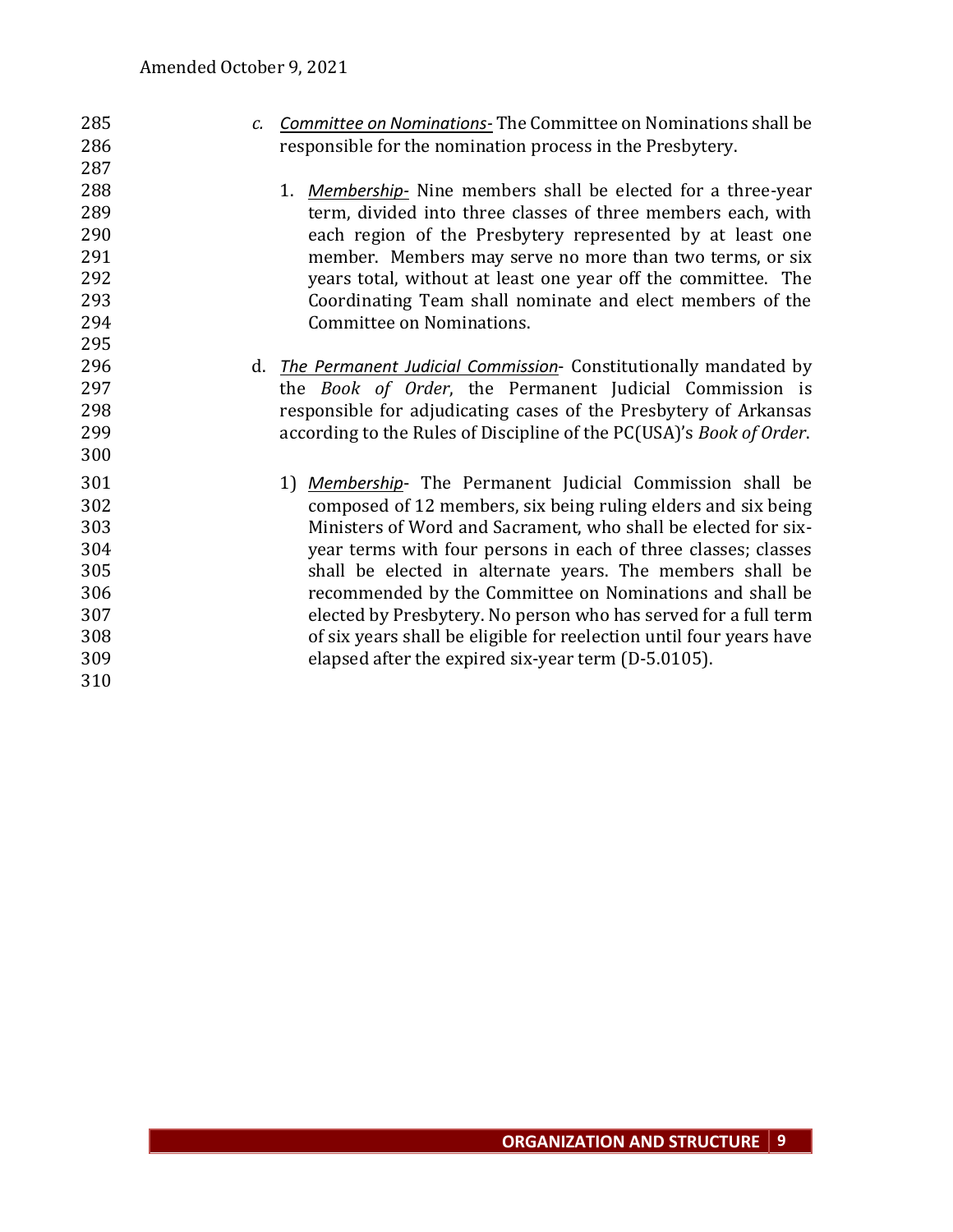- D. *Leadership and Ministry-* Leadership and Ministry shall be responsible for oversight of the enrolling and dismissing of Ministers of the Word and Sacrament, the call process for congregational ministry, validation of other ministries, the training and oversight of Commissioned Ruling Elders, the oversight of Inquirers and Candidates for ministry, the health and welfare of member congregations in times of need or pastoral transition, and the support and nurture of church professionals.
- 1. *Permanent Committees-* There shall be two permanent committees in Leadership and Ministry: the Committee on Preparation for Ministry (CPM) and the Committee on Ministry (COM).
- a) *Committee on Preparation for Ministry-* The Committee on Preparation for Ministry (CPM) shall oversee the training, certification, and commissioning of Inquirers and Candidates for the office of minister and candidates for the role of Commissioned Ruling Elder. The CPM shall also provide for the certification of qualified Christian Educators and Associate Christian Educators*.*
- (1) *Membership-* Nine members shall be elected for a three-year term, divided into three classes of three members each, with each region of the Presbytery represented by at least one member. Members may serve no more than two terms, or six years total, without at least one year off the committee. At least one member of the CPM shall be a Commissioned Ruling Elder (CRE), Certified Christian Educator (CCE), or Certified Associate Christian Educator (CACE).
- (2) *Co-Opting-* CPM may co-opt members of the Presbytery for particular duties including liaising with inquirers and candidates, teaching and training CLPs, and assisting with the certification process for Christian Educators.
- b) *Committee on Ministry-* The Committee on Ministry shall oversee the enrollment and dismissal of Ministers of Word and Sacrament, the call process for both ministers and CREs, the care and nurture of church professionals, and, in cooperation with the Committee on the Future of the Church, inquire into difficulties in congregations per Presbytery policies.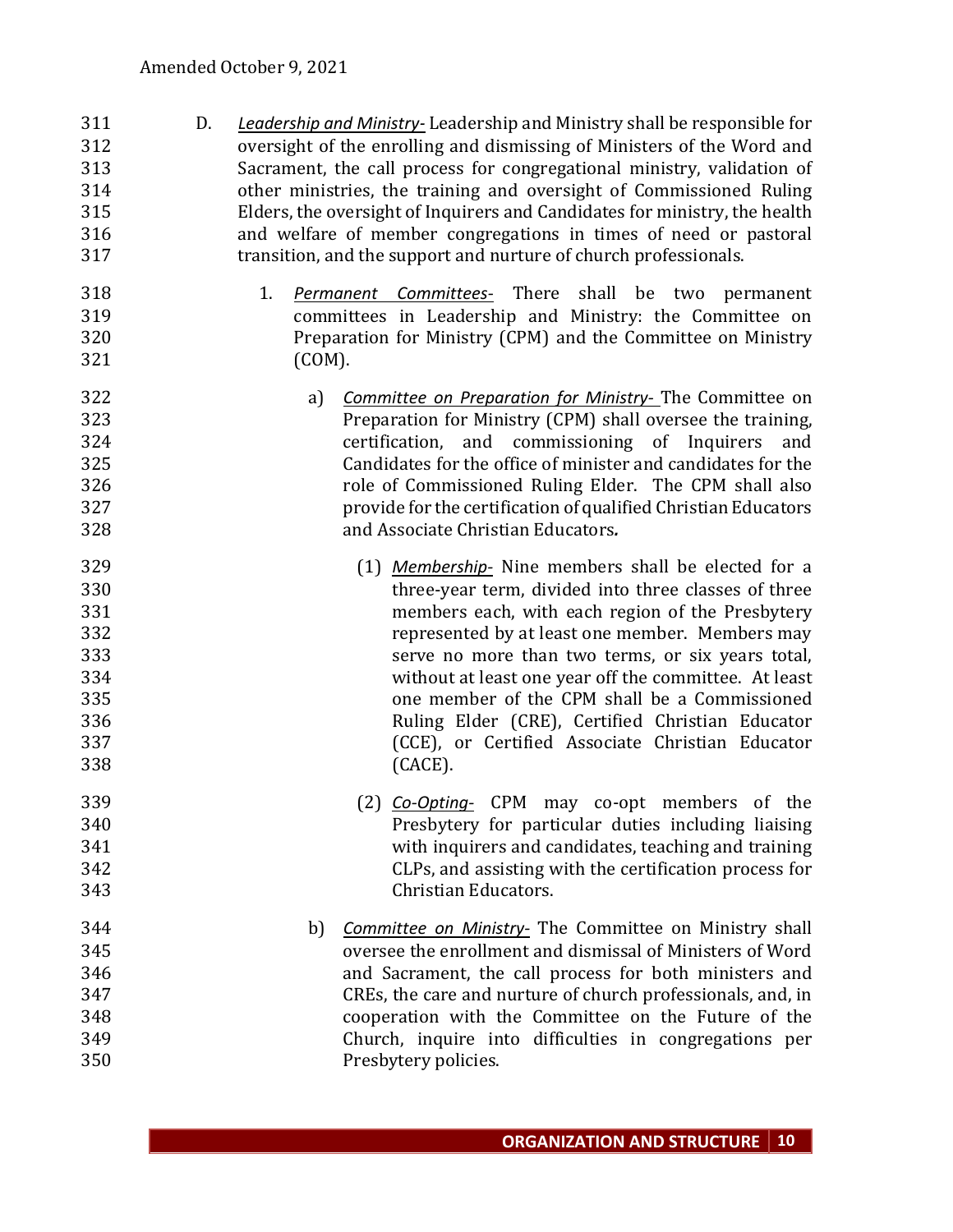| 351 |    | (1) Membership-Eighteen members shall be elected for a                    |
|-----|----|---------------------------------------------------------------------------|
| 352 |    | three-year term, divided into three classes of six                        |
| 353 |    | members each, with each region of the Presbytery                          |
| 354 |    | represented by at least one member. Members may                           |
| 355 |    | serve no more than two terms, or six years total,                         |
| 356 |    | without at least one year off the committee.                              |
| 357 |    | (2) <i>Co-Opting-</i> COM may co-opt members of the                       |
| 358 |    | Presbytery for particular duties including but not                        |
| 359 |    | limited to liaising with congregations, examining                         |
| 360 |    | candidates for enrollment in the Presbytery, or                           |
| 361 |    | inquiry into congregational difficulties.                                 |
| 362 |    | (3) Regional Cooperation- The unified mission and                         |
| 363 |    | ministry of the Presbytery are essential to the                           |
| 364 |    | corporate witness of the church. When possible, the                       |
| 365 |    | work of the Presbytery and its ministries and                             |
| 366 |    | should be<br>in<br>done<br>the<br>committees<br>most                      |
| 367 |    | representative and inclusive way. This commitment                         |
| 368 |    | must be balanced by the demands of the geographic                         |
| 369 |    | diversity of the Presbytery. In order to more                             |
| 370 |    | effectively meet the needs of the Presbytery, the COM                     |
| 371 |    | may organize its routine work regionally provided                         |
| 372 |    | the<br>final<br>decision<br>matters<br>of policy,<br>on                   |
| 373 |    | recommendations for Presbytery action,<br>and                             |
| 374 |    | enrollment/dismissal<br>remain with<br>full<br>the                        |
| 375 |    | committee.                                                                |
| 376 |    | Ministry Coordination- The Moderators of the Committees on<br>2.          |
| 377 |    | Preparation for Ministry (CPM) and Ministry (COM) shall                   |
| 378 |    | communicate regularly to review shared goals and priorities and           |
| 379 |    | to coordinate their work for the benefit of the whole church.             |
| 380 |    |                                                                           |
| 381 | Ε. | Mission and Vision-Mission and Vision shall be responsible for supporting |
| 382 |    | and encouraging the ministry of the congregations and various             |
| 383 |    | ministries of the Presbytery in three very purposeful and interlocking,   |
| 384 |    |                                                                           |
|     |    | but distinct ways: mission and educational programming and support, a     |
| 385 |    | focus on youth, young adults, and campus ministry, and connecting         |
| 386 |    | congregations serving as a catalyst to engage in creative thinking and    |
| 387 |    | planning.                                                                 |
| 388 |    |                                                                           |
| 389 | a. | Permanent Committees - There shall be three permanent committees in       |
| 390 |    | Mission and Vision: Mission of the Church (CMC), Youth, Young Adults, and |
| 391 |    | Campus Ministry (CY, YA, CM), and Future of the Church (CFC).             |
| 392 |    |                                                                           |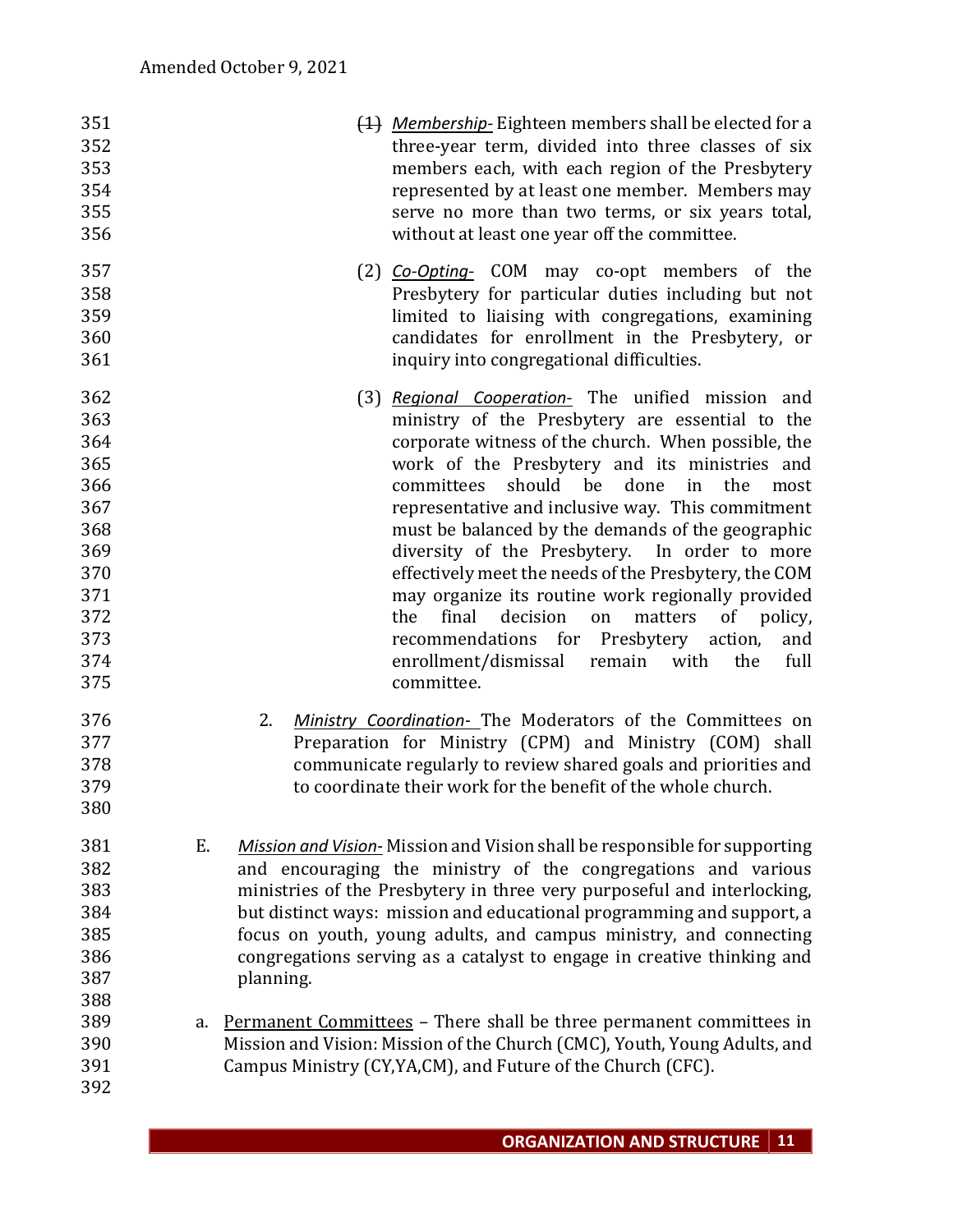| 393 | a. <i>The Committee on the Mission of the Church</i> -The Committee on the     |
|-----|--------------------------------------------------------------------------------|
| 394 | Mission of the Church provides oversight, planning, and support for            |
| 395 | programs that connect our congregations in practicing our faith                |
| 396 | through mission and outreach, Christian education, and spiritual               |
| 397 | development. Mission of the Church will provide guidance and                   |
| 398 | resources to help connect congregations in mission and ministry.               |
| 399 | 1.<br><i>Membership</i> - Nine members shall be elected for a three-year term, |
| 400 | divided into three classes of three members each, with each                    |
| 401 | region of the Presbytery represented by at least one member.                   |
| 402 | The Moderator of Presbyterian Women or her designee shall be a                 |
| 403 | member with voice and vote.                                                    |
| 404 | 2.<br>Sub-Committees and Task Forces- Mission of the Church may                |
| 405 | establish such sub-committees and task forces needed to carry                  |
| 406 | out their duties.                                                              |
| 407 | 3.<br><b>Permanent Sub-Committees-</b> The Disaster Preparedness and           |
| 408 | Response Sub-Committee; and the Honduran Ministry Sub-                         |
| 409 | Committee shall be self-populated.                                             |
| 410 | <b>Other Relating Entities-</b> Unless otherwise required by charter or<br>4.  |
| 411 | covenant with the Presbytery, all partner agencies (i.e. Ferncliff,            |
| 412 | PW, Presbyterian Pilgrimage, etc.) shall report to the Presbytery              |
| 413 | through the Mission of the Church Ministry Area.                               |
| 414 |                                                                                |
| 415 | The Committee on Youth, Young Adults and Campus Ministry- The<br>b.            |
| 416 | Committee on Youth, Young Adults and Campus Ministry shall                     |
| 417 | coordinate, support, and encourage the ministry of the church with             |
| 418 | middle school and high school youth, college and campus-based                  |
| 419 | ministries within the bounds of the Presbytery, and ministries with            |
| 420 | Young Adults up to age 35. It shall serve as the Presbytery's conduit          |
| 421 | between the sub-committees of the Presbytery that carry out the                |
| 422 | programming aspects of the Presbytery's ministries with youth and              |
| 423 | campus ministry, as the entity that encourages prioritization of               |
| 424 | youth, young adults, and campus ministry within the context of the             |
| 425 | work of the other committees of Mission and Ministry, and as the               |
| 426 | resource for congregational ministry to these age groups.                      |
| 427 | 1) Membership-Six members in classes of two each shall be                      |
| 428 | elected for three-year terms, with each region of the                          |
| 429 | presbytery represented.                                                        |
| 430 |                                                                                |
| 431 | 2) <i>Ex-Officio Members</i> : One representative from each campus             |
| 432 | ministry and the Youth Advisory Team shall serve as ex-                        |
| 433 | officio members with voice but not vote.                                       |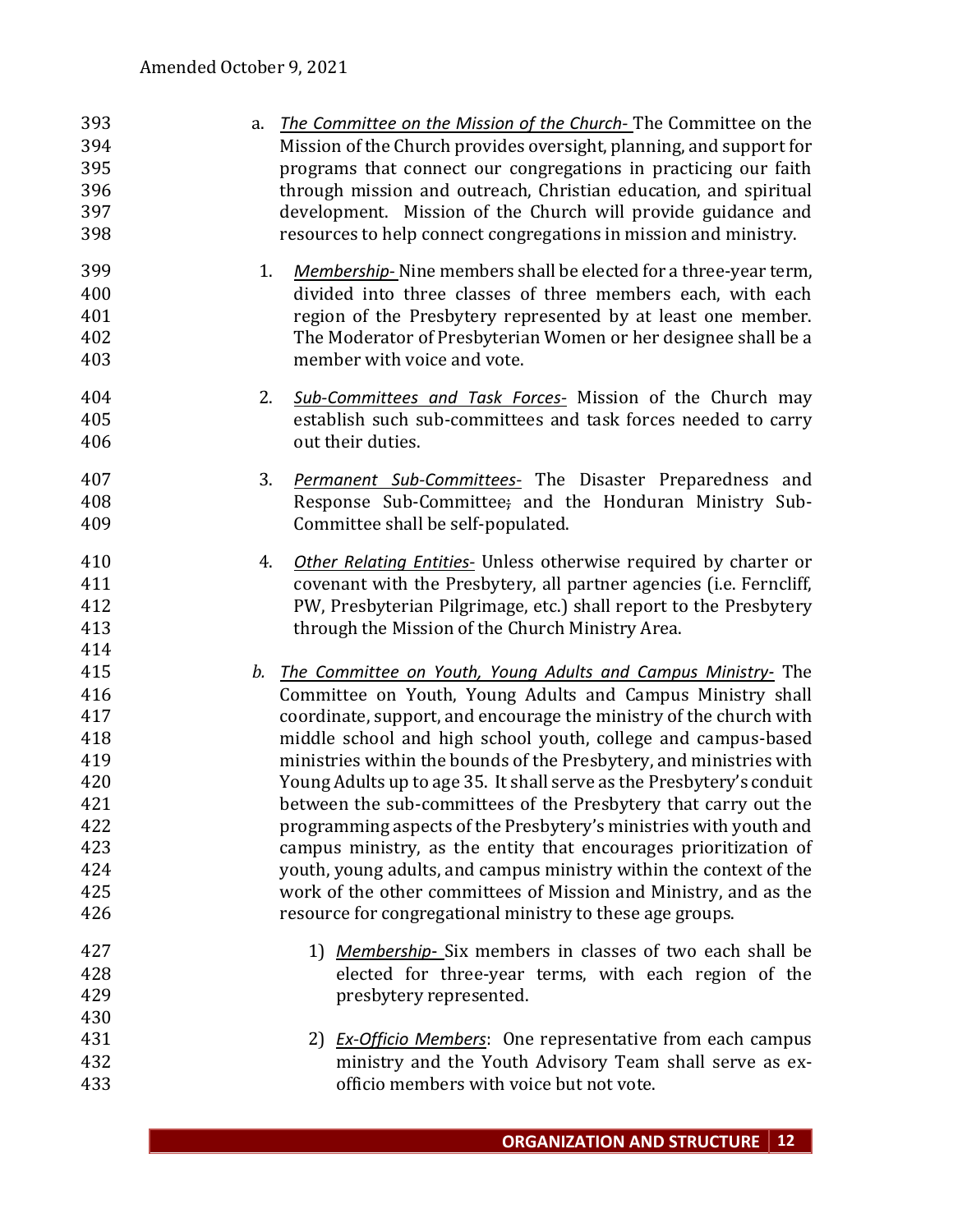- 5. *Sub-committees and Task Forces-* The Ministry Area may establish such sub-committees and task forces needed to carry out their duties.
- 6. *Permanent Sub-Committees-* Two permanent sub-committees shall be appointed to oversee Youth and Campus ministries respectively.
- a) *Youth Ministry Team:* The Youth Advisory Team (YAT) shall consist of youth and adults from across the Presbytery. The Youth Advisory Team shall establish a process to annually invite youth and adults to join the team.
- b) *The Campus Ministry Sub-Committee:* The Campus Ministry Sub-committee shall consist of representatives from each UKirk registered campus ministry or congregation-based campus ministry within the bounds of the Presbytery and others appointed by the Ministries with Youth, Young Adults and Campus Ministry Area.
- F. *The Committee on the Future of the Church-* The Future of the Church serves as a catalyst to engage congregations and Presbytery Ministry Areas in creative thinking and planning beyond current models of ministry and programming to meet the challenges of new demographics and trends as society continues to change. The Committee on the Future of the Church assists with visioning, branding, technology, and development of new ministries. It encourages and supports the new church development efforts of the Presbytery.
- 1. *Membership* Nine members shall be elected for a three-year terms, divided into three classes of three members each, with each region of the Presbytery represented by at least one member.
- 2. *Sub-committees and Task Forces-* The Committee may establish such sub-committees and task forces needed to carry out their duties. In no case shall a sub-committee or task force be established for longer than 12 months without the approval of the Presbytery.
- G. *Nominations and Elections-* The Presbytery shall provide by rule for the nomination and election of members to serve on all permanent committees, sub-committees, and commissions. The principles of representation and parity shall apply to all committees, sub-committees, commissions, task forces, and other extensions of the Presbytery.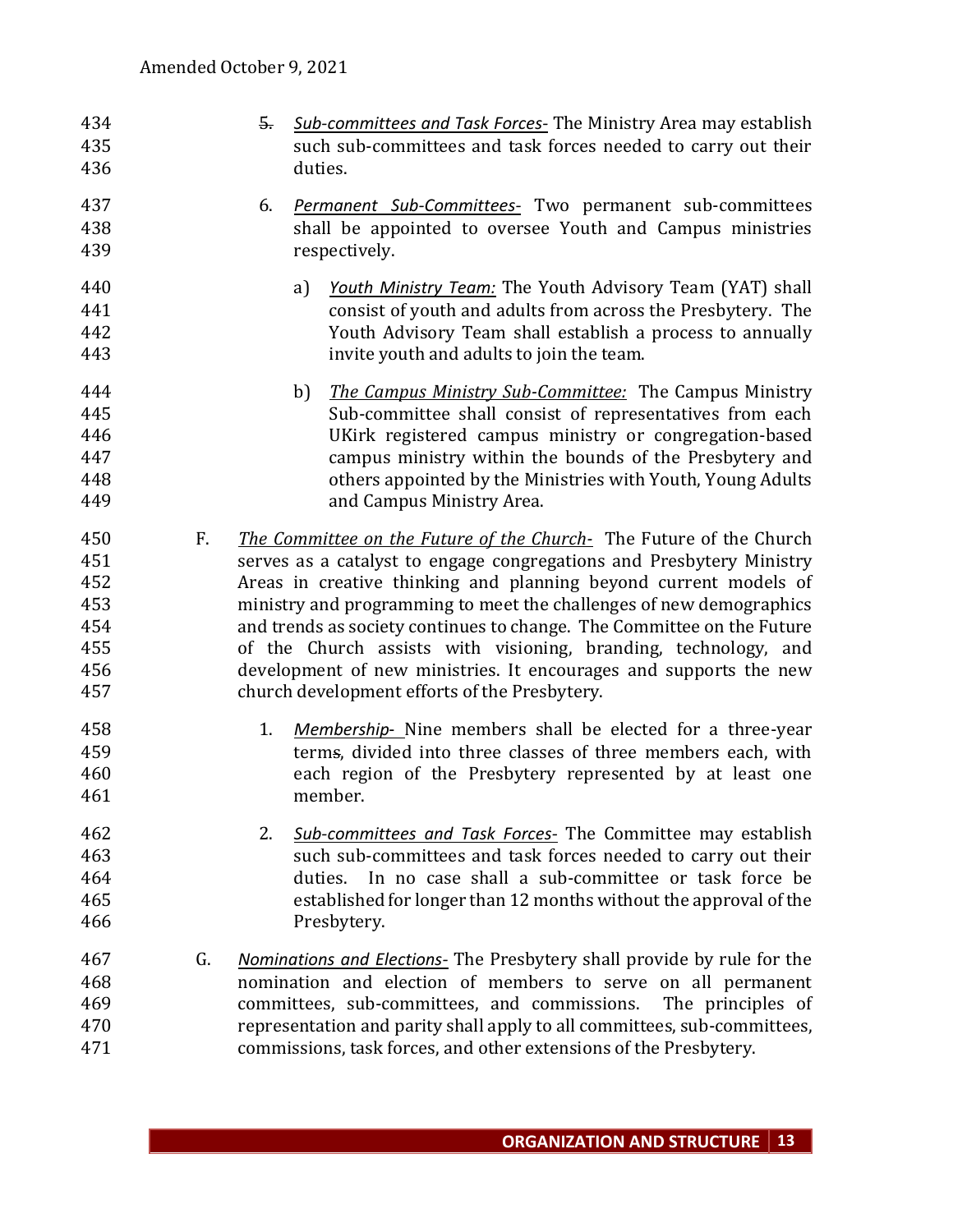- H. *Additional and at-Large Members of Committees:* When the Organization and Structure provides for the option of additional members, a committee may request that the Nominating Committee put forward the name(s) of at-large members to meet particular needs of the committee. The Nominating Committee may, at its own discretion, also put forward at-large members for election if the committee deems it necessary to meet the demands of representation and parity.
- I. *Representation and Parity-* The principles of representation and parity shall apply to all committees, sub-committees, commissions, task forces, and other extensions of the Presbytery.

## *6) Standing Rules*

- A. *Definition-* A standing rule of the Presbytery is any action of the Presbytery of a general nature that will govern the actions of Presbytery for an indefinite period of time. Standing rules may order the operations of Presbytery; elaborate on existing policies and practices; direct its officers, staff, or agencies; establish procedures; or provide any kind of specific guidance. However, they must be within the framework of existing policies of the Presbytery; they may not establish policy nor modify parliamentary procedure. Policy is established by this Manual or by specific procedures established by the Manual.
- B. *Expiration-* Any action of the Presbytery that meets the definition of a standing rule, but which is not so identified and numbered in the minutes, will expire one year from the date of its passage, unless readopted.
- C. *Records-* The Stated Clerk will keep a Compendium of Standing Rules, numbering each chronologically, or by another numbering system, assigning each a number immediately after passage, which number will appear in the minutes.
- The list of Standing Rules should not be renumbered following repeal of a rule. When a rule expires or is repealed, a note shall be added to the Compendium in place of the rule.
-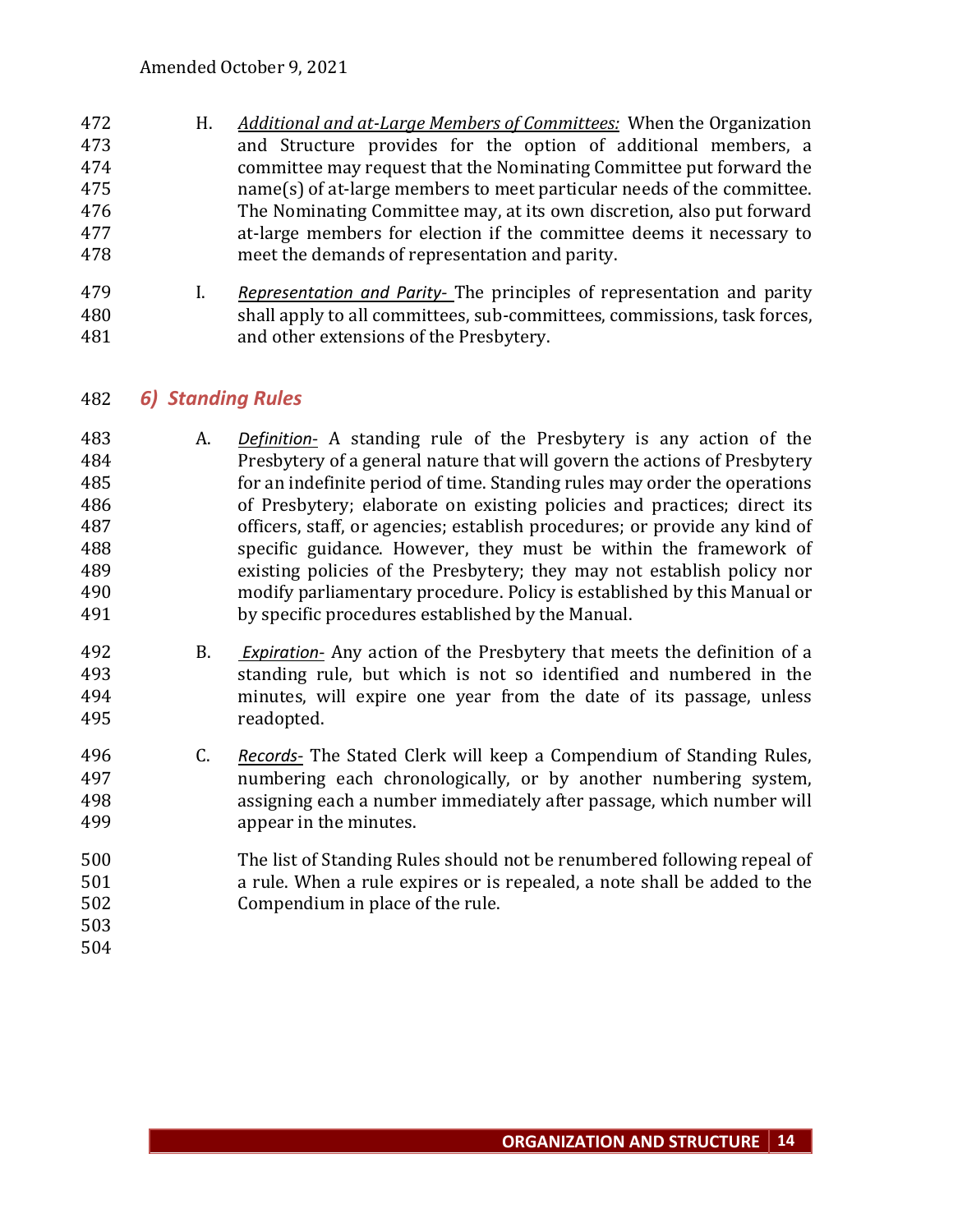## *7) Incorporation*

- A. *Incorporation-* The Presbytery of Arkansas is incorporated as a not for profit ecclesiastical corporation in accordance with the constitution of the Presbyterian Church (U.S.A.) as well as in compliance with the laws of the State of Arkansas, and in conformity with appropriate sections of the Federal Internal Revenue Code.
- B. *Meetings of the Corporation-* Meetings of the Presbytery shall be meetings of the corporation.
- C. *Officers-* Officers of the corporation shall be the Moderator and Stated Clerk of the Presbytery of Arkansas.
- D. *Counselor-at-Law-* The Presbytery shall elect a counselor-at-law and may elect associate counselors-at-law, each of whom shall be active members of churches in the Presbytery of Arkansas. Terms shall be for three years and reelection shall be permitted.
- The counselor shall be an advisory member of the Coordinating Team of the Presbytery, and shall advise the Coordinating Team and the Presbytery on such legal matters as may become of concern to the Coordinating Team and the Presbytery. The counselor may seek the advice and assistance of the associate counselors when necessary.
- The counselor and associate counselors shall serve without compensation, but they shall be reimbursed for such reasonable expenses as they may from time to time incur.
- The counselor may, at the direction of the Presbytery, retain or employ such additional attorneys as may be deemed necessary to represent the Presbytery from time to time.
- 
- 
- 
-